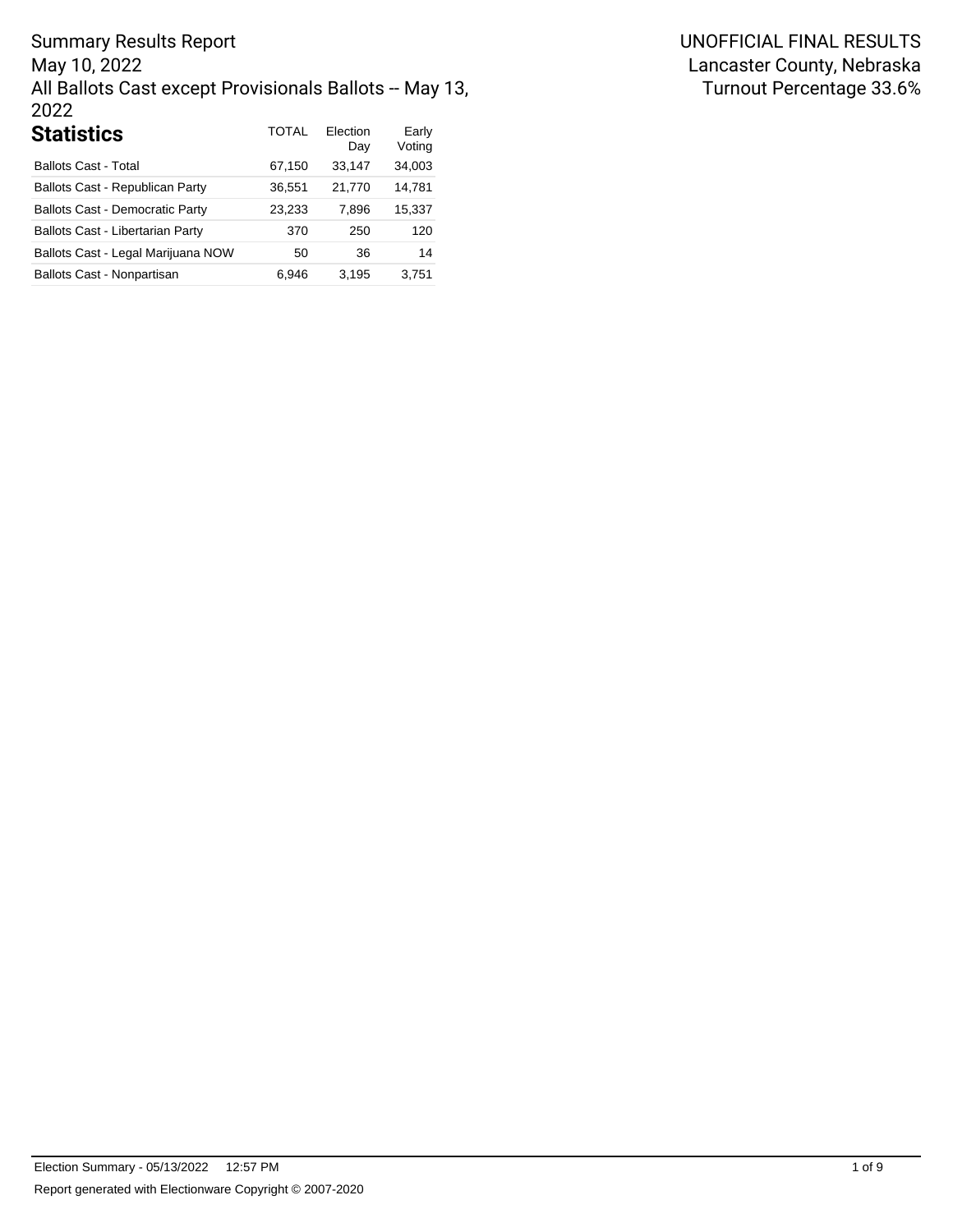# Summary Results Report May 10, 2022 All Ballots Cast except Provisionals Ballots -- May 13, 2022

### **Rep Congress Dist. 1**

Vote For 1

|                         | TOTAL  | Election<br>Day | Early<br>Voting |
|-------------------------|--------|-----------------|-----------------|
| Jeff Fortenberry        | 4,271  | 3,093           | 1,178           |
| Curtis D. Huffman       | 1,357  | 701             | 656             |
| Thireena Yuki Connely   | 1,884  | 904             | 980             |
| John Glen Weaver        | 2,744  | 1,593           | 1,151           |
| Mike Flood              | 27,753 | 16,091          | 11,662          |
| Write-In Totals         | 267    | 125             | 142             |
| <b>Total Votes Cast</b> | 38,276 | 22,507          | 15,769          |
| <b>Contest Totals</b>   | 39,681 | 23,348          | 16,333          |

### **Rep Governor**

Vote For 1

|                         | TOTAL  | Election<br>Day | Early<br>Voting |
|-------------------------|--------|-----------------|-----------------|
| Michael Connely         | 342    | 191             | 151             |
| <b>Brett Lindstrom</b>  | 11,722 | 5,543           | 6,179           |
| Donna Nicole Carpenter  | 215    | 67              | 148             |
| Lela McNinch            | 226    | 90              | 136             |
| Theresa Thibodeau       | 1,171  | 600             | 571             |
| Jim Pillen              | 12,490 | 7,753           | 4,737           |
| <b>Troy Wentz</b>       | 103    | 39              | 64              |
| Charles W. Herbster     | 9,448  | 6,956           | 2,492           |
| <b>Breland Ridenour</b> | 567    | 401             | 166             |
| Write-In Totals         | 77     | 35              | 42              |
| <b>Total Votes Cast</b> | 36,361 | 21,675          | 14,686          |
| <b>Contest Totals</b>   | 36,551 | 21,770          | 14,781          |
|                         |        |                 |                 |

### **Rep Sec. of State**

Vote For 1

|                       | TOTAL  | Election<br>Day | Early<br>Voting |
|-----------------------|--------|-----------------|-----------------|
| Bob Evnen             | 17,930 | 9,339           | 8,591           |
| Rex Schroder          | 4,778  | 2.974           | 1,804           |
| Robert J. Borer       | 9,680  | 6,828           | 2,852           |
| Write-In Totals       | 106    | 68              | 38              |
| Total Votes Cast      | 32,494 | 19,209          | 13,285          |
| <b>Contest Totals</b> | 36,551 | 21,770          | 14,781          |

### **Rep State Treasurer**

| Vote For 1 |  |
|------------|--|
|            |  |

|                         | TOTAL  | Flection<br>Day | Early<br>Voting |
|-------------------------|--------|-----------------|-----------------|
| John Murante            | 18,631 | 10.524          | 8,107           |
| Paul Anderson           | 11,018 | 6.693           | 4,325           |
| Write-In Totals         | 165    | 111             | 54              |
| <b>Total Votes Cast</b> | 29.814 | 17,328          | 12,486          |
| <b>Contest Totals</b>   | 36.551 | 21.770          | 14,781          |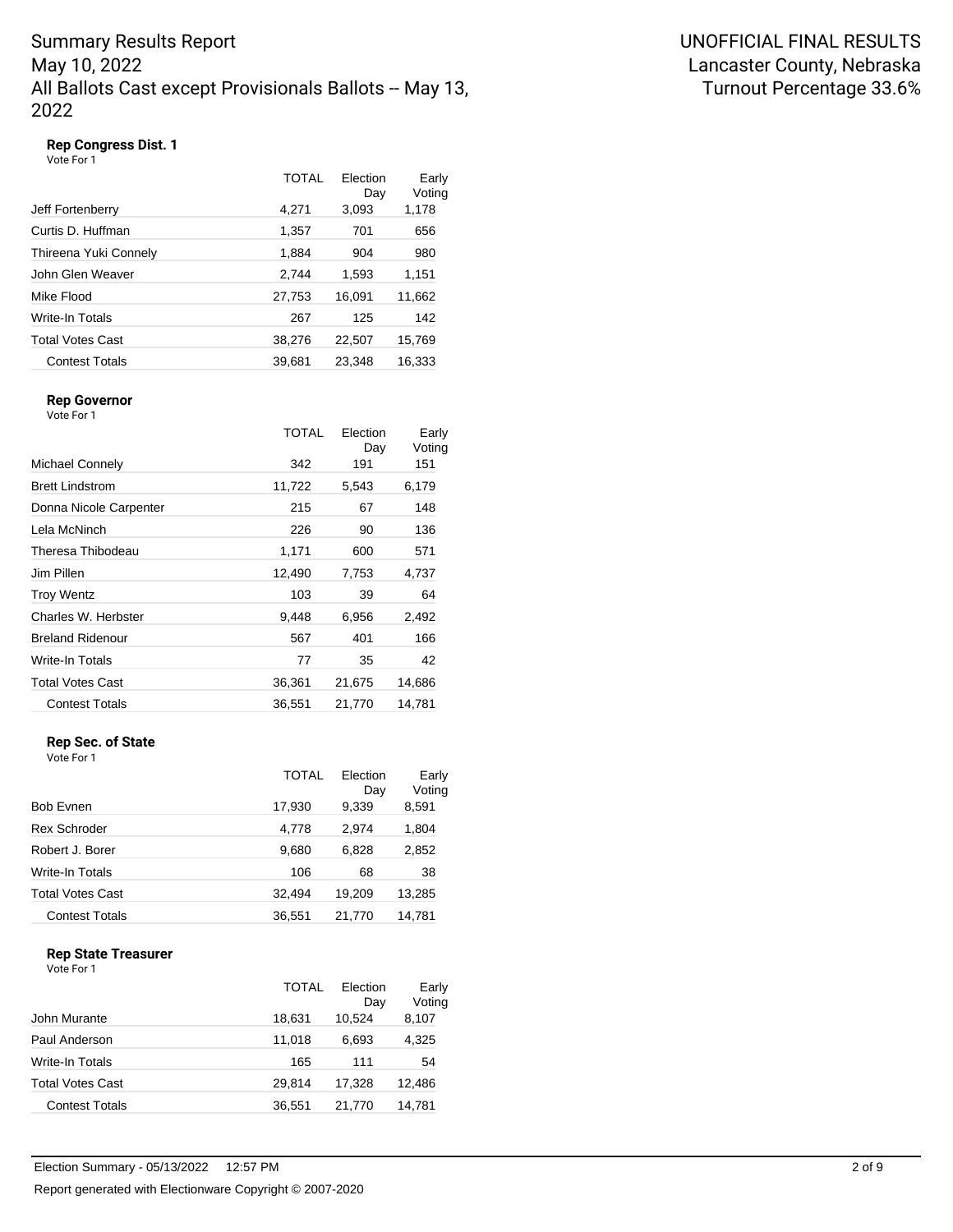### **Rep Attorney General**

Vote For 1

|                         | TOTAL  | Election<br>Day | Early<br>Voting |
|-------------------------|--------|-----------------|-----------------|
| Jennifer Hicks          | 6.272  | 3,660           | 2,612           |
| Mike Hilgers            | 26,753 | 15,764          | 10,989          |
| Write-In Totals         | 150    | 82              | 68              |
| <b>Total Votes Cast</b> | 33.175 | 19.506          | 13,669          |
| <b>Contest Totals</b>   | 36.551 | 21.770          | 14,781          |

### **Rep State Auditor**

Vote For 1

|                         | <b>TOTAL</b> | Election<br>Day | Early<br>Voting |
|-------------------------|--------------|-----------------|-----------------|
| Mike Foley              | 25,508       | 15,762          | 9,746           |
| Larry Anderson          | 7,659        | 3,755           | 3,904           |
| <b>Write-In Totals</b>  | 111          | 71              | 40              |
| <b>Total Votes Cast</b> | 33,278       | 19,588          | 13,690          |
| <b>Contest Totals</b>   | 36,551       | 21.770          | 14,781          |

### **Rep County Commissioner Dist 3**

Vote For 1

|                         | TOTAL  | Flection<br>Day | Early<br>Voting |
|-------------------------|--------|-----------------|-----------------|
| <b>Matt Schulte</b>     | 5,780  | 3,674           | 2,106           |
| <b>Travis Filing</b>    | 1,196  | 828             | 368             |
| Deb Schorr              | 4,511  | 2,412           | 2,099           |
| Write-In Totals         | 16     | 12              | 4               |
| <b>Total Votes Cast</b> | 11,503 | 6.926           | 4,577           |
| <b>Contest Totals</b>   | 12,437 | 7,555           | 4,882           |

### **Rep County Treasurer**

Vote For 1

|                         | TOTAL  | Election<br>Day | Early<br>Voting |
|-------------------------|--------|-----------------|-----------------|
| Tracy L. Refior         | 17,108 | 10,411          | 6,697           |
| Jasmine Gibson          | 11,263 | 5.990           | 5,273           |
| Write-In Totals         | 201    | 133             | 68              |
| <b>Total Votes Cast</b> | 28.572 | 16.534          | 12,038          |
| <b>Contest Totals</b>   | 36,551 | 21.770          | 14,781          |

# **Dem Congress Dist. 1**

|                             | TOTAL  | Election<br>Day | Early<br>Voting |
|-----------------------------|--------|-----------------|-----------------|
| <b>Patty Pansing Brooks</b> | 22,033 | 7,130           | 14,903          |
| Jazari Kual Zakaria         | 3.131  | 1.605           | 1,526           |
| <b>Write-In Totals</b>      | 103    | 47              | 56              |
| <b>Total Votes Cast</b>     | 25.267 | 8.782           | 16.485          |
| <b>Contest Totals</b>       | 25.653 | 8.969           | 16.684          |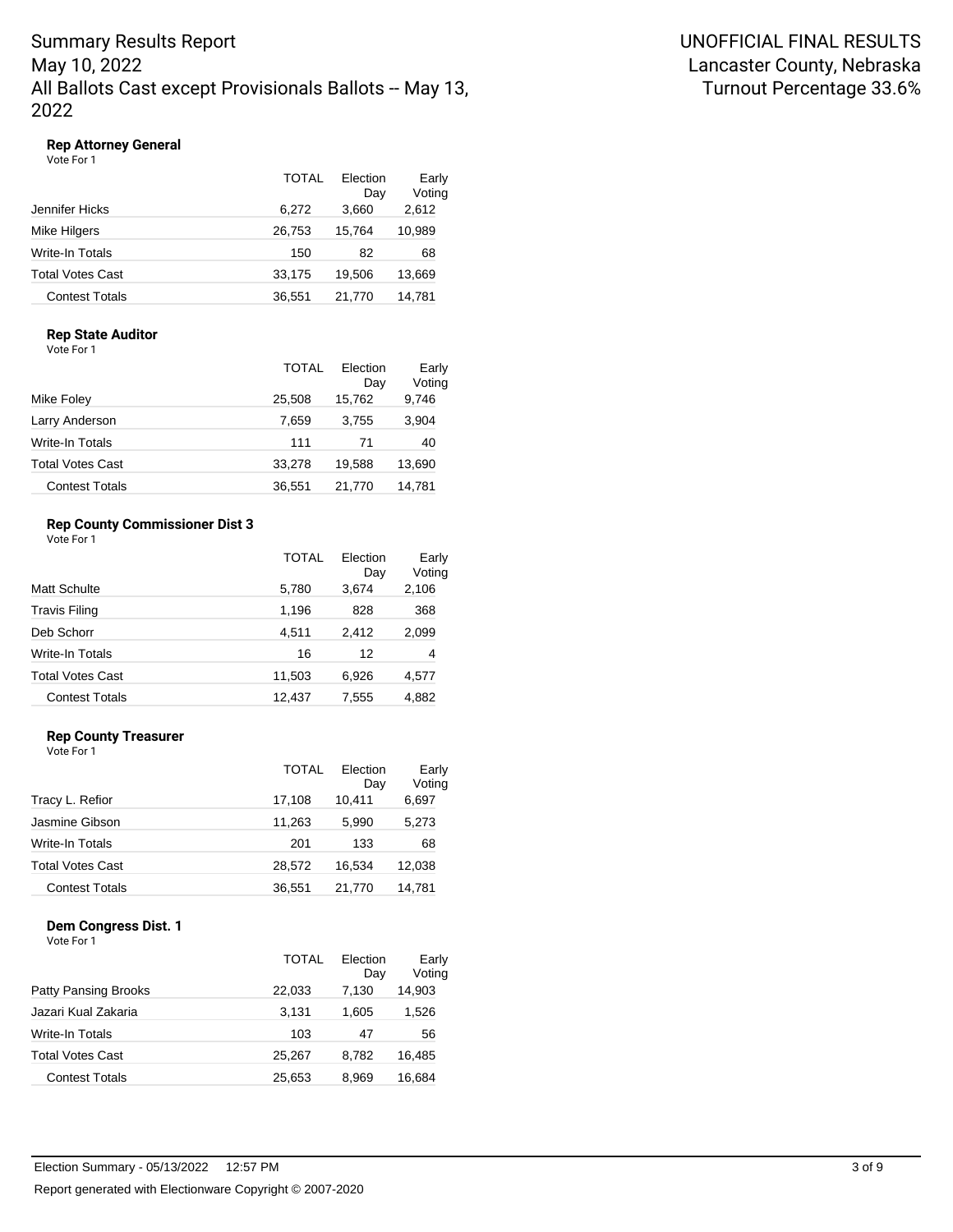#### **Dem Governor**

Vote For 1

|                         | TOTAL  | Election<br>Dav | Early<br>Voting |
|-------------------------|--------|-----------------|-----------------|
| Carol Blood             | 22.529 | 7.656           | 14,873          |
| Roy A. Harris           | 1.956  | 841             | 1,115           |
| Write-In Totals         | 367    | 176             | 191             |
| <b>Total Votes Cast</b> | 24.852 | 8.673           | 16,179          |
| <b>Contest Totals</b>   | 25,653 | 8.969           | 16.684          |

## **Dem Sec. of State**

Vote For 1

|                         | TOTAL  | Election<br>Dav | Early<br>Voting |
|-------------------------|--------|-----------------|-----------------|
| Write-In Totals         | 1.538  | 606             | 932             |
| <b>Total Votes Cast</b> | 1.538  | 606             | 932             |
| <b>Contest Totals</b>   | 25.653 | 8.969           | 16.684          |

### **Dem State Treasurer**

Vote For 1

|                         | <b>TOTAL</b> | Election<br>Dav | Early<br>Voting |
|-------------------------|--------------|-----------------|-----------------|
| Write-In Totals         | 1.390        | 493             | 897             |
| <b>Total Votes Cast</b> | 1.390        | 493             | 897             |
| <b>Contest Totals</b>   | 25,653       | 8.969           | 16.684          |

### **Dem Attorney General**

Vote For 1

|                         | <b>TOTAL</b> | Election | Early  |
|-------------------------|--------------|----------|--------|
|                         |              | Dav      | Voting |
| Write-In Totals         | 1.640        | 578      | 1.062  |
| <b>Total Votes Cast</b> | 1.640        | 578      | 1.062  |
| <b>Contest Totals</b>   | 25,653       | 8.969    | 16,684 |

#### **Dem State Auditor**

| Vote For 1              |              |                 |                 |
|-------------------------|--------------|-----------------|-----------------|
|                         | <b>TOTAL</b> | Election<br>Day | Early<br>Voting |
| Write-In Totals         | 1.246        | 414             | 832             |
| <b>Total Votes Cast</b> | 1.246        | 414             | 832             |
| <b>Contest Totals</b>   | 25,653       | 8.969           | 16,684          |

### **Dem Public Defender**

|                         | TOTAL  | Flection<br>Day | Early<br>Voting |
|-------------------------|--------|-----------------|-----------------|
| Kristi Egger            | 15,301 | 5,465           | 9,836           |
| Joe Nigro               | 8,488  | 2,731           | 5,757           |
| Write-In Totals         | 45     | 24              | 21              |
| <b>Total Votes Cast</b> | 23,834 | 8,220           | 15,614          |
| <b>Contest Totals</b>   | 25,653 | 8,969           | 16,684          |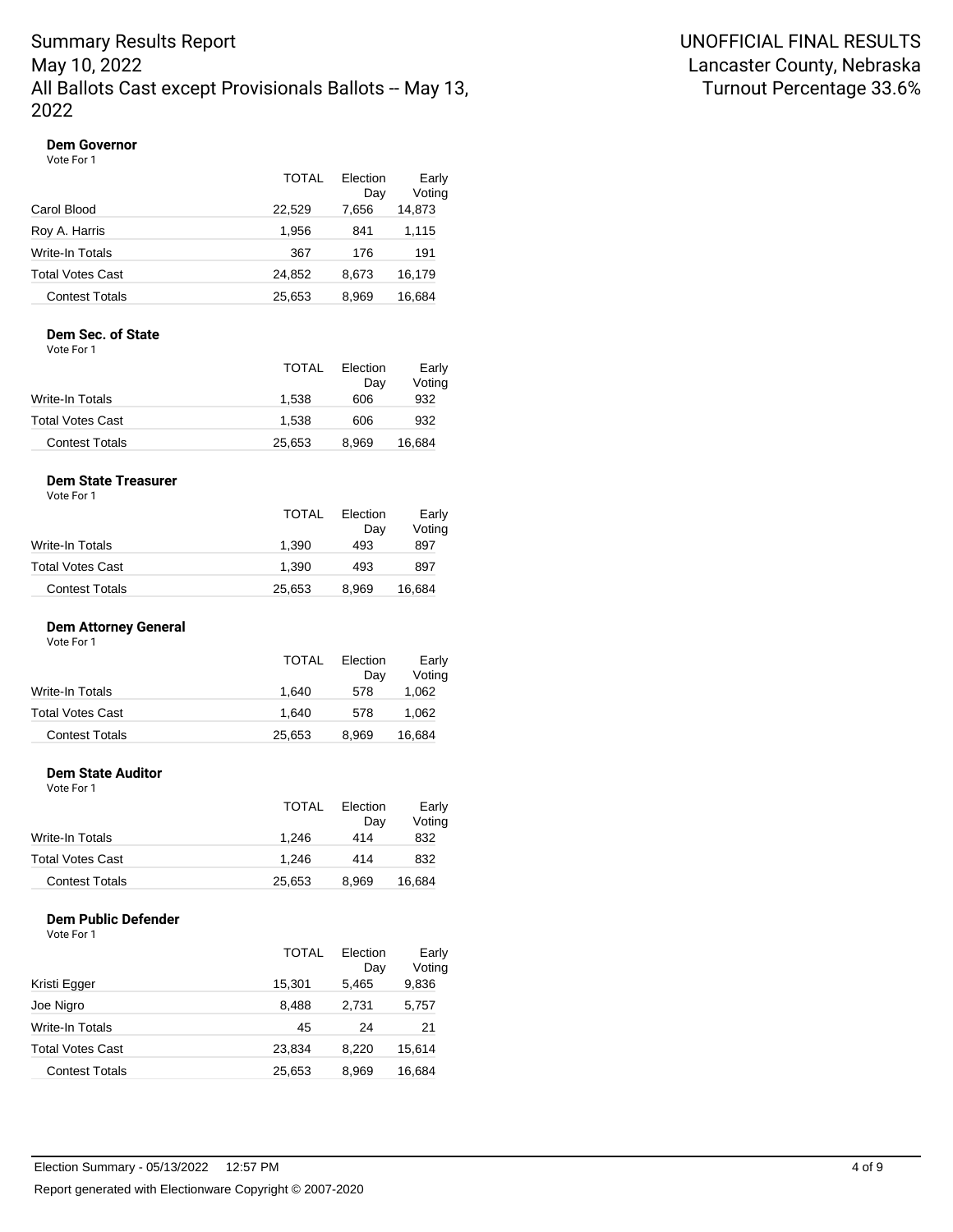### **Lib Congress Dist. 1**

Vote For 1

|                         | <b>TOTAL</b> | Election<br>Dav | Early<br>Voting |
|-------------------------|--------------|-----------------|-----------------|
| Write-In Totals         | 227          | 142             | 85              |
| <b>Total Votes Cast</b> | 227          | 142             | 85              |
| <b>Contest Totals</b>   | 617          | 413             | 204             |

### **Lib Governor**

| Vote For |  |
|----------|--|
|          |  |

|                       | <b>TOTAL</b> | Election<br>Day | Early<br>Voting |
|-----------------------|--------------|-----------------|-----------------|
| Scott Zimmerman       | 371          | 235             | 136             |
| Write-In Totals       | 179          | 130             | 49              |
| Total Votes Cast      | 550          | 365             | 185             |
| <b>Contest Totals</b> | 617          | 413             | 204             |

#### **Lib Sec. of State**

Vote For 1

|                       | <b>TOTAL</b> | Election<br>Dav | Early<br>Voting |
|-----------------------|--------------|-----------------|-----------------|
| Write-In Totals       | 164          | 100             | 64              |
| Total Votes Cast      | 164          | 100             | 64              |
| <b>Contest Totals</b> | 617          | 413             | 204             |

### **Lib State Treasurer**

Vote For 1

|                         | <b>TOTAL</b> | Election<br>Day | Early<br>Voting |
|-------------------------|--------------|-----------------|-----------------|
| Katrina Tomsen          | 433          | 272             | 161             |
| Write-In Totals         | 65           | 42              | 23              |
| <b>Total Votes Cast</b> | 498          | 314             | 184             |
| <b>Contest Totals</b>   | 617          | 413             | 204             |

#### **Lib Attorney General**

| Vote For 1              |              |                 |                 |
|-------------------------|--------------|-----------------|-----------------|
|                         | <b>TOTAL</b> | Election<br>Day | Early<br>Voting |
| Write-In Totals         | 172          | 100             | 72              |
| <b>Total Votes Cast</b> | 172          | 100             | 72              |
| <b>Contest Totals</b>   | 617          | 413             | 204             |

#### **Lib State Auditor**

|                         | TOTAL | Election<br>Day | Early<br>Voting |
|-------------------------|-------|-----------------|-----------------|
| Gene Siadek             | 432   | 270             | 162             |
| Write-In Totals         | 62    | 37              | 25              |
| <b>Total Votes Cast</b> | 494   | 307             | 187             |
| <b>Contest Totals</b>   | 617   | 413             | 204             |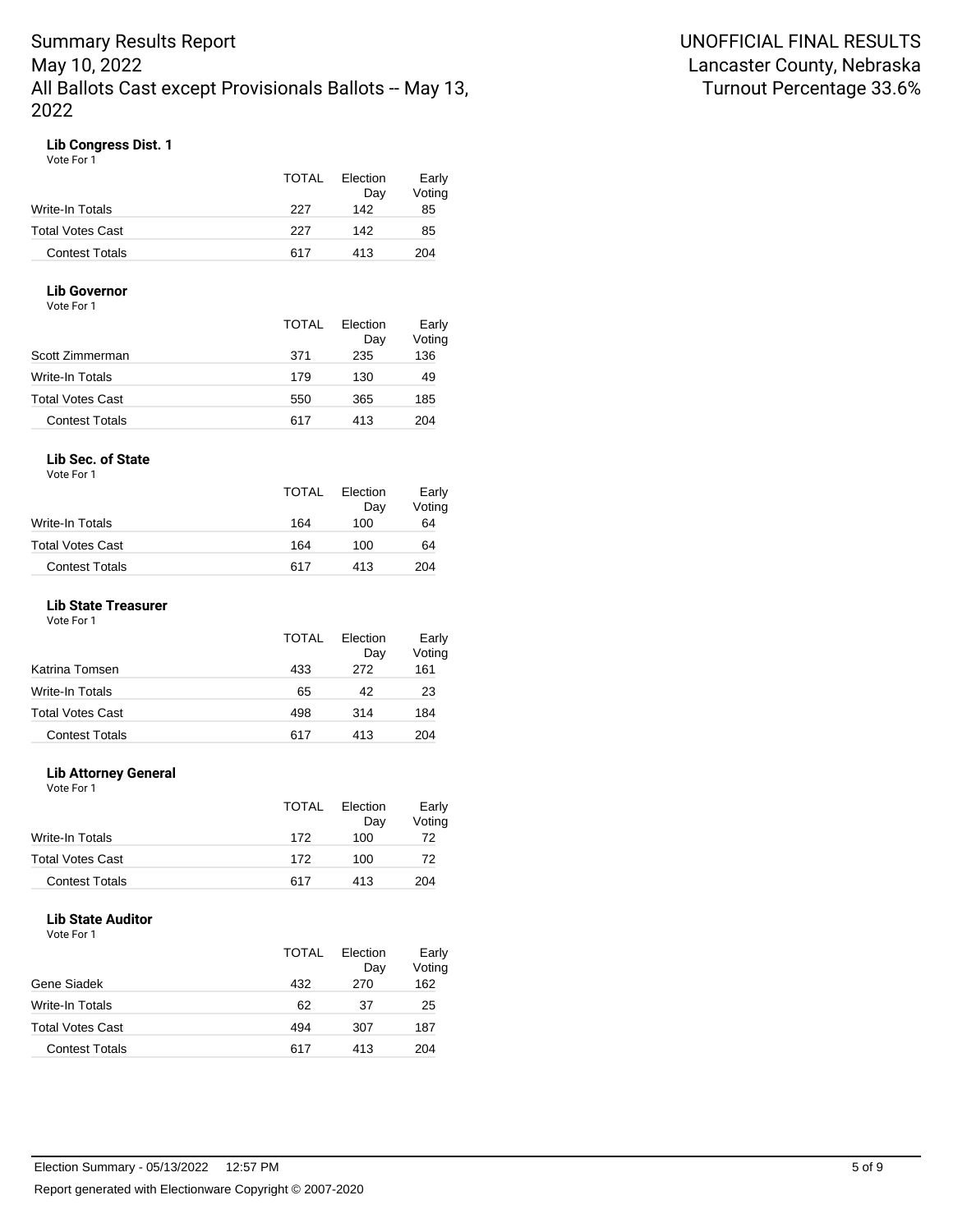### **Lmn Congress Dist. 1**

Vote For 1

|                         | <b>TOTAL</b> | Election<br>Dav | Early<br>Voting |
|-------------------------|--------------|-----------------|-----------------|
| Write-In Totals         | 155          | 63              | 92              |
| <b>Total Votes Cast</b> | 155          | 63              | 92              |
| <b>Contest Totals</b>   | 325          | 181             | 144             |

#### **Lmn Governor** Vote For 1

| 1 IU I V                |              |                 |                 |
|-------------------------|--------------|-----------------|-----------------|
|                         | <b>TOTAL</b> | Election<br>Day | Early<br>Voting |
| Write-In Totals         | 219          | 118             | 101             |
| <b>Total Votes Cast</b> | 219          | 118             | 101             |
| <b>Contest Totals</b>   | 325          | 181             | 144             |

#### **Lmn Sec. of State** Vote For 1

| <b>TOTAL</b> | Election<br>Day | Early<br>Voting |
|--------------|-----------------|-----------------|
| 95           | 43              | 52              |
| 95           | 43              | 52              |
| 325          | 181             | 144             |
|              |                 |                 |

#### **Lmn State Treasurer**

Vote For 1

|                         | <b>TOTAL</b> | Election<br>Day | Early<br>Voting |
|-------------------------|--------------|-----------------|-----------------|
| Write-In Totals         | 99           | 38              | 61              |
| <b>Total Votes Cast</b> | 99           | 38              | 61              |
| <b>Contest Totals</b>   | 325          | 181             | 144             |

### **Lmn Attorney General**

Vote For 1

|                         | TOTAL | Election<br>Day | Early<br>Voting |
|-------------------------|-------|-----------------|-----------------|
| Larry Bolinger          | 231   | 124             | 107             |
| <b>Write-In Totals</b>  | 26    | 11              | 15              |
| <b>Total Votes Cast</b> | 257   | 135             | 122             |
| <b>Contest Totals</b>   | 325   | 181             | 144             |

## **Lmn State Auditor**

|                         | <b>TOTAL</b> | Election<br>Day | Early<br>Voting |
|-------------------------|--------------|-----------------|-----------------|
| L. Leroy Lopez          | 226          | 123             | 103             |
| Write-In Totals         | 24           | 8               | 16              |
| <b>Total Votes Cast</b> | 250          | 131             | 119             |
| <b>Contest Totals</b>   | 325          | 181             | 144             |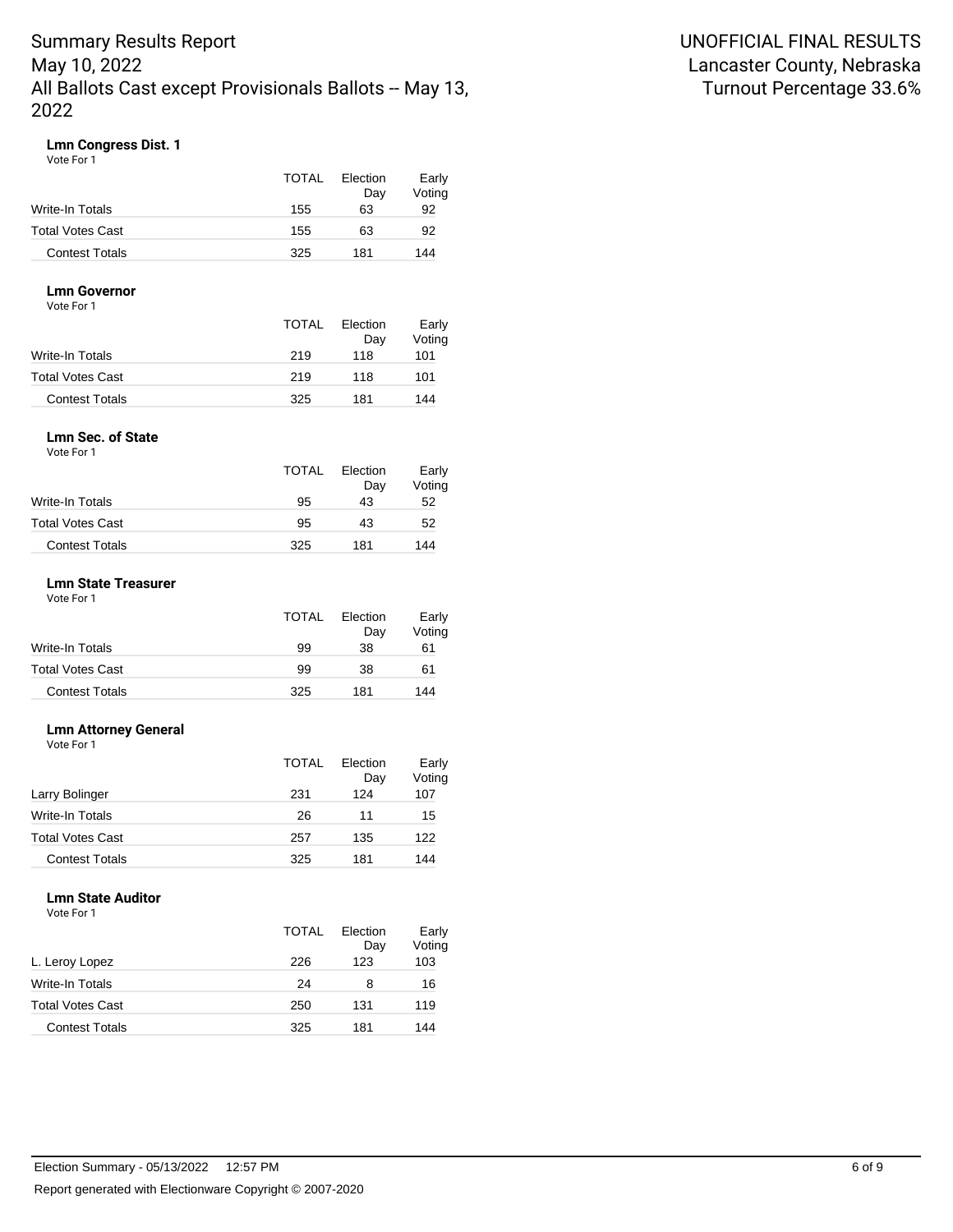## **Legislature District 2**

Vote For 1

|                         | TOTAL | Election<br>Day | Early<br>Voting |
|-------------------------|-------|-----------------|-----------------|
| <b>Robert Clements</b>  | 1,790 | 911             | 879             |
| Sarah J. Slattery       | 632   | 267             | 365             |
| Janet Chung             | 1,059 | 356             | 703             |
| Schuyler Windham        | 297   | 160             | 137             |
| <b>Write-In Totals</b>  | 13    | 8               | 5               |
| <b>Total Votes Cast</b> | 3,791 | 1,702           | 2,089           |
| <b>Contest Totals</b>   | 4,509 | 2,120           | 2,389           |
|                         |       |                 |                 |

#### **Legislature District 26**

Vote For 1

|                       | TOTAL | Election<br>Day | Early<br>Voting |
|-----------------------|-------|-----------------|-----------------|
| George C. Dungan III  | 2,523 | 790             | 1,733           |
| Bob Van Valkenburg    | 716   | 370             | 346             |
| Russ Barger           | 2,821 | 1,638           | 1,183           |
| Larry Weixelman       | 807   | 360             | 447             |
| Write-In Totals       | 35    | 15              | 20              |
| Total Votes Cast      | 6,902 | 3,173           | 3,729           |
| <b>Contest Totals</b> | 7,583 | 3,601           | 3,982           |

#### **Legislature District 28**

Vote For 1

|                         | TOTAL | Election<br>Day | Early<br>Voting |
|-------------------------|-------|-----------------|-----------------|
| Jane Raybould           | 4.863 | 1.899           | 2,964           |
| Roy A. Christensen      | 2,686 | 1.584           | 1,102           |
| Write-In Totals         | 27    | 22              | 5               |
| <b>Total Votes Cast</b> | 7,576 | 3,505           | 4,071           |
| <b>Contest Totals</b>   | 7,901 | 3,727           | 4,174           |

### **Legislature District 30**

Vote For 1

|                       | <b>TOTAL</b> | Election<br>Day | Early<br>Voting |
|-----------------------|--------------|-----------------|-----------------|
| Myron Dorn            | 3,838        | 1,936           | 1,902           |
| Write-In Totals       | 83           | 40              | 43              |
| Total Votes Cast      | 3.921        | 1.976           | 1,945           |
| <b>Contest Totals</b> | 5,687        | 2,877           | 2,810           |

### **Legislature District 32**

|                         | TOTAL | Election<br>Day | Early<br>Voting |
|-------------------------|-------|-----------------|-----------------|
| <b>Tom Brandt</b>       | 1.447 | 964             | 483             |
| Write-In Totals         | 31    | 23              | 8               |
| <b>Total Votes Cast</b> | 1.478 | 987             | 491             |
| <b>Contest Totals</b>   | 2,056 | 1,350           | 706             |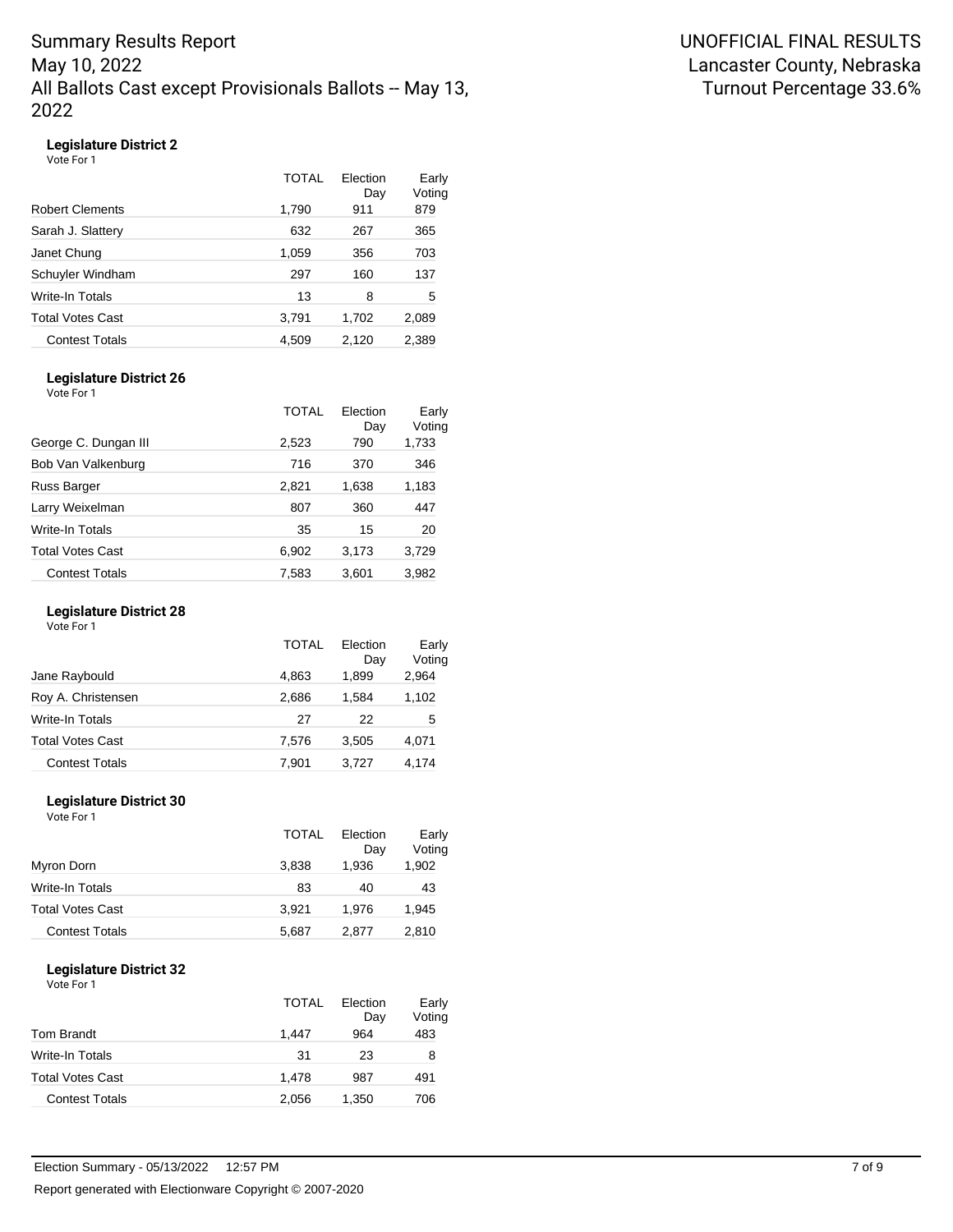### **Legislature District 46**

Vote For 1

|                         | TOTAI | Election<br>Day | Early<br>Voting |
|-------------------------|-------|-----------------|-----------------|
| James Michael Bowers    | 1.422 | 672             | 750             |
| James A. Herrold        | 661   | 380             | 281             |
| Danielle Conrad         | 1,582 | 703             | 879             |
| Write-In Totals         | 16    | 12              | 4               |
| <b>Total Votes Cast</b> | 3,681 | 1,767           | 1,914           |
| <b>Contest Totals</b>   | 3.951 | 1.958           | 1.993           |

#### **Member State BOE Dist 5** Vote For 1

|                         | TOTAL  | Election<br>Day | Early<br>Voting |
|-------------------------|--------|-----------------|-----------------|
| Kirk Penner             | 8,720  | 5,315           | 3,405           |
| <b>Helen Raikes</b>     | 8.584  | 3,402           | 5,182           |
| Write-In Totals         | 61     | 42              | 19              |
| <b>Total Votes Cast</b> | 17,365 | 8,759           | 8,606           |
| <b>Contest Totals</b>   | 20,773 | 10,855          | 9,918           |

### **Southeast Community College Governors Dist 5**

| Vote For 1 |
|------------|
|------------|

|                         | TOTAL  | Election<br>Day | Early<br>Voting |
|-------------------------|--------|-----------------|-----------------|
| Josie Rodriguez         | 5.784  | 2.641           | 3,143           |
| Megan Neiles-Brasch     | 6,056  | 2,417           | 3,639           |
| Joann M. Herrington     | 7,381  | 3,420           | 3,961           |
| Write-In Totals         | 222    | 128             | 94              |
| <b>Total Votes Cast</b> | 19.443 | 8.606           | 10,837          |
| <b>Contest Totals</b>   | 28,123 | 13,283          | 14,840          |

## **Lower Platte South NRD Directors Subdist 1**

|                         | TOTAL | Election<br>Day | Early<br>Voting |
|-------------------------|-------|-----------------|-----------------|
| David A. Kendle         | 655   | 317             | 338             |
| Jim Schultz             | 1,821 | 1,084           | 737             |
| Gary Hellerich          | 2,219 | 947             | 1,272           |
| Write-In Totals         | 39    | 22              | 17              |
| <b>Total Votes Cast</b> | 4,734 | 2,370           | 2,364           |
| <b>Contest Totals</b>   | 6,585 | 3,400           | 3,185           |